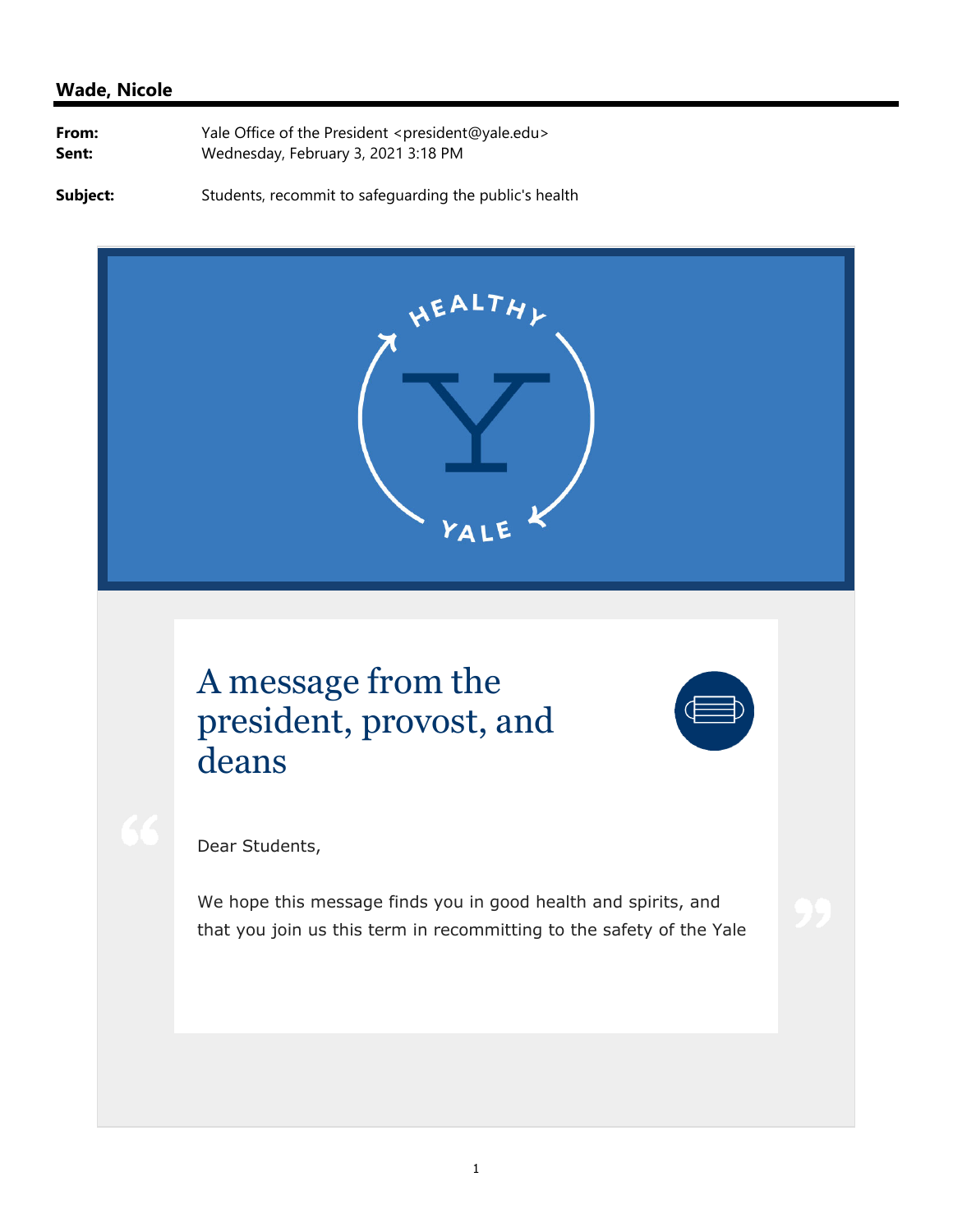community and of our fellow residents in Greater New Haven. During the COVID-19 pandemic, you have experienced firsthand how your actions can affect the health and well-being of others, especially those who are most vulnerable.

Although vaccines give us hope that the end to the pandemic is in sight, the transmission of the virus will not be under control until a substantial portion of the population is inoculated, and prevalence of COVID-19 is still high in Connecticut. So, in the meantime, we must do all that we can to safeguard the public's health. Here are some of the most important actions you can take:

- **Cooperate with contact tracers**: If a contact tracer calls you, be honest and thorough. Your forthrightness is essential to containing the spread of the virus. The university will not take disciplinary action based on truthful information you provide to contact tracers.
- **Socialize responsibly**: Whenever possible, meet online. If you must meet in person, keep your gatherings small (10 people or fewer), maintain at least six feet of space from others, wear face coverings, and adhere to all other health and safety protocols for events and gatherings.
- **Follow testing, isolation, and quarantine protocols**: Your adherence to testing and, when indicated, isolation and quarantine protocols is vital to containing the virus.
- **Get takeout; don't dine inside restaurants**: The risk of transmitting COVID-19 is significantly higher indoors, especially when not wearing a face covering.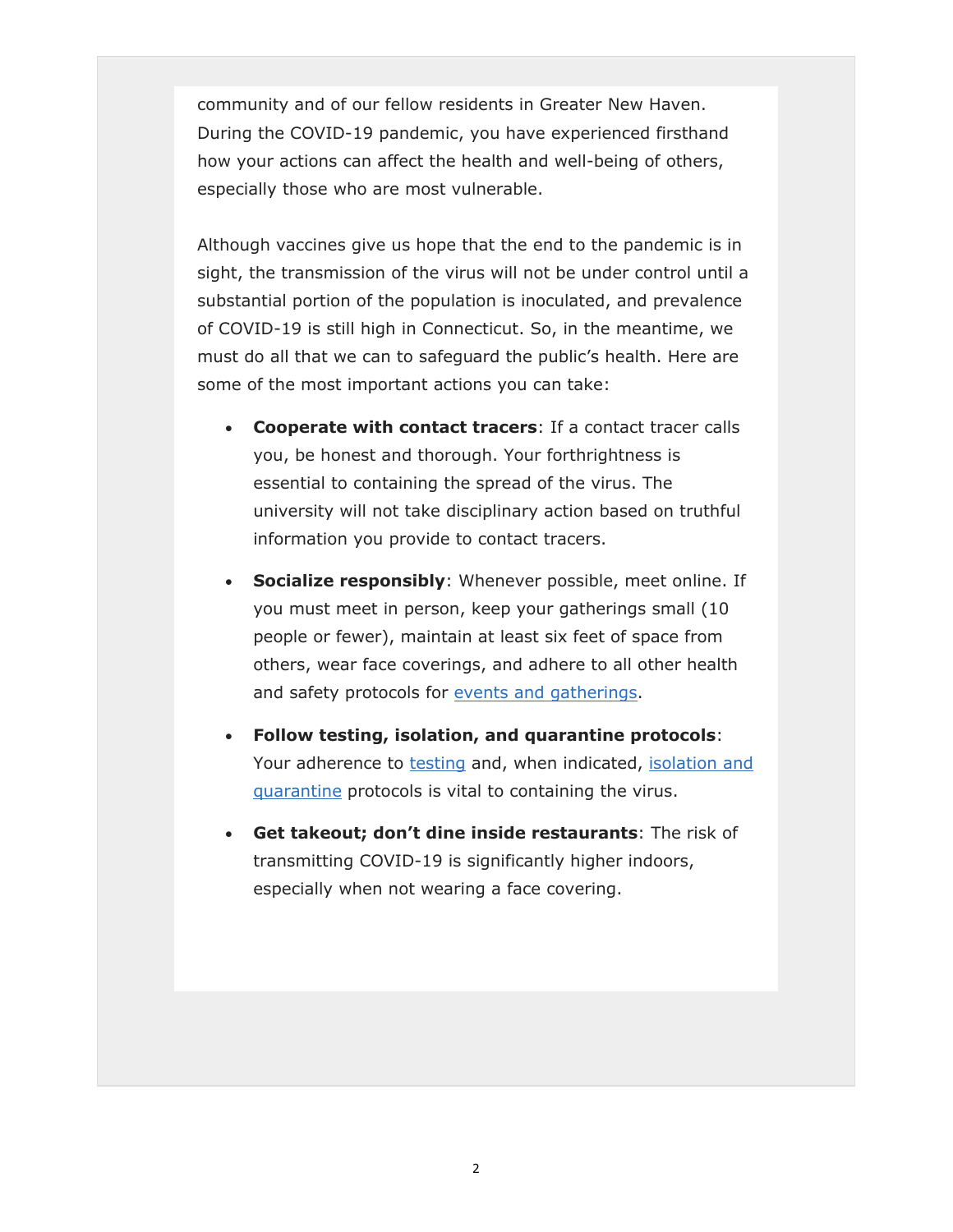- **Avoid travel**: Traveling increases your risk of being exposed to the virus. If you must travel for emergencies, follow these health guidelines.
- **Always follow health precautions**: Even if you have had COVID-19 or have been vaccinated, you can still transmit the virus, so take preventive actions.

Thank you for all you have done to rally together to advance your studies as safely as possible in the past several months. Let's commit to being even more meticulous and caring this semester.

## Sincerely,

Peter Salovey, President Scott Strobel, Provost Marvin Chun, Dean, Yale College Deborah Berke, Dean, School of Architecture Robert Blocker, Dean, School of Music Jeffrey Brock, Dean, School of Engineering & Applied Science Nancy Brown, Dean, School of Medicine James Bundy, Dean, School of Drama Indy Burke, Dean, School of the Environment Kerwin Charles, Dean, School of Management Lynn Cooley, Dean, Graduate School of Arts & Sciences Tamar Gendler, Dean, Faculty of Arts & Sciences Heather Gerken, Dean, Law School Ann Kurth, Dean, School of Nursing Marta Kuzma, Dean, School of Art Greg Sterling, Dean, Divinity School